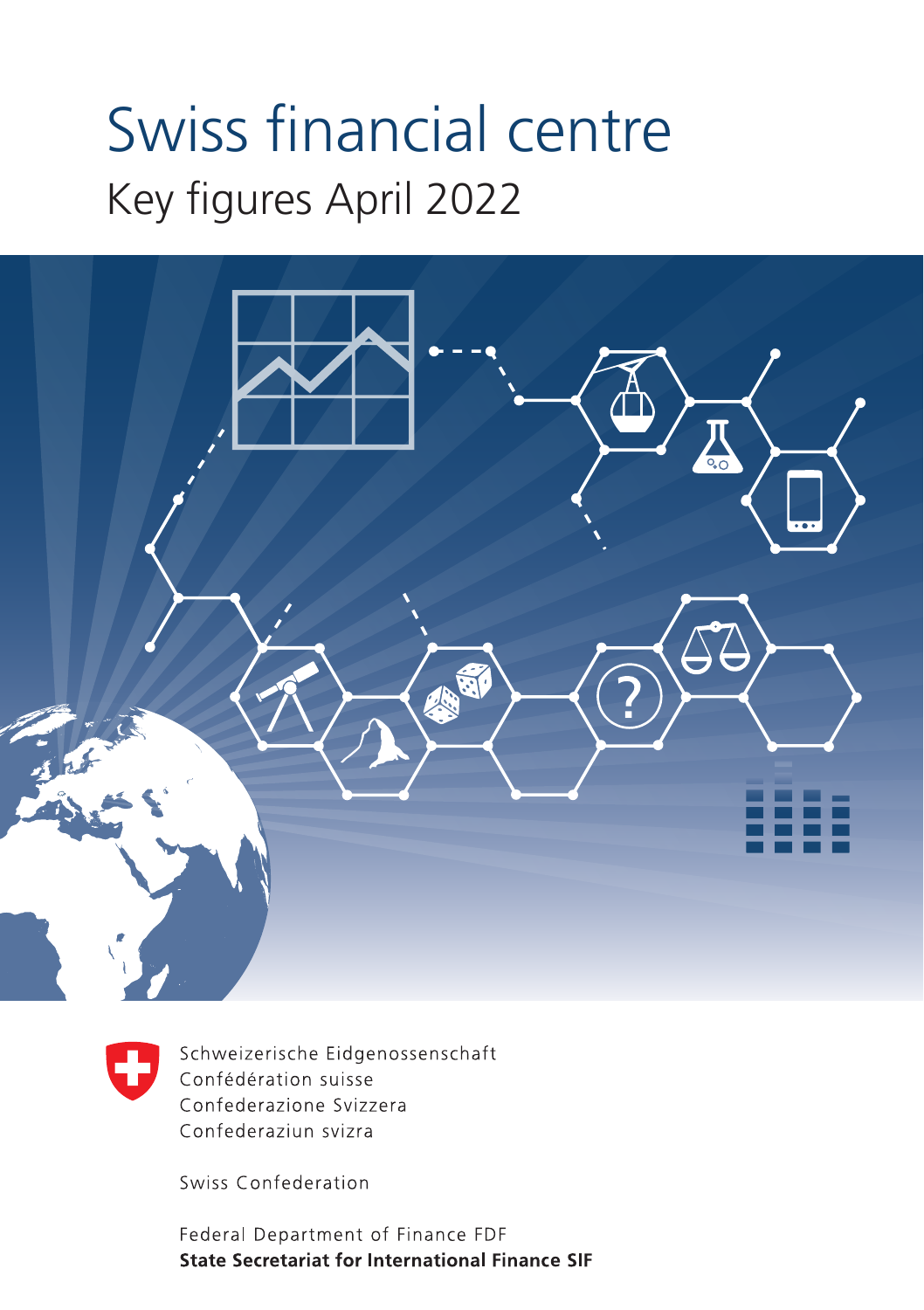## 1 Basic elements

#### **Value added, in CHF bn**

Over the last ten years, Switzerland's gross domestic product (GDP) increased steadily. The contribution of financial and insurance services to value added declined slightly.

|                               | 2011  | 2016  | 2021  |
|-------------------------------|-------|-------|-------|
| Financial services            | 36.4  | 35.8  | 36,4  |
| Insurance services            | 28,0  | 30.5  | 30,5  |
| <b>Financial centre total</b> | 64.4  | 66,3  | 66,9  |
| in % of GDP                   | 10.0  | 9.7   | 9.0   |
| <b>GDP Switzerland</b>        | 641.2 | 685,4 | 742.8 |
|                               |       |       |       |

Data: [SECO](https://www.seco.admin.ch/seco/en/home/wirtschaftslage---wirtschaftspolitik/Wirtschaftslage/bip-quartalsschaetzungen-/daten.html) (GDP according to production approach)

### **Financial centre's share of GDP (2021)**

The proportion of GDP from the financial centre shows its relative contribution to national value added. The size, sector structure and international interdependence of an economy can influence financial sector output.



The values for Luxembourg and the United States refer to 2020. Data: [Statistics Portal](https://statistiques.public.lu/en/statistique-publique.html) (LU), [Department of Statistics](https://www.tablebuilder.singstat.gov.sg/publicfacing/backToMainMenu.action) (SG), [SECO](https://www.seco.admin.ch/seco/en/home/wirtschaftslage---wirtschaftspolitik/Wirtschaftslage/bip-quartalsschaetzungen-/daten.html) (CH), [Office for National Statistics](https://www.ons.gov.uk/economy/grossdomesticproductgdp/datasets/ukgdpolowlevelaggregates) (UK), [Bureau of Economic Analysis](https://apps.bea.gov/iTable/iTable.cfm?isuri=1&reqid=151&step=1) (US), [German Federal Statistical Offi](https://www-genesis.destatis.de/genesis/online?operation=abruftabelleBearbeiten&levelindex=1&levelid=1585324829182&auswahloperation=abruftabelleAuspraegungAuswaehlen&auswahlverzeichnis=ordnungsstruktur&auswahlziel=werteabruf&code=81000-0013&auswahltext=&werteabruf=Werteabruf#astructure)ce (DE)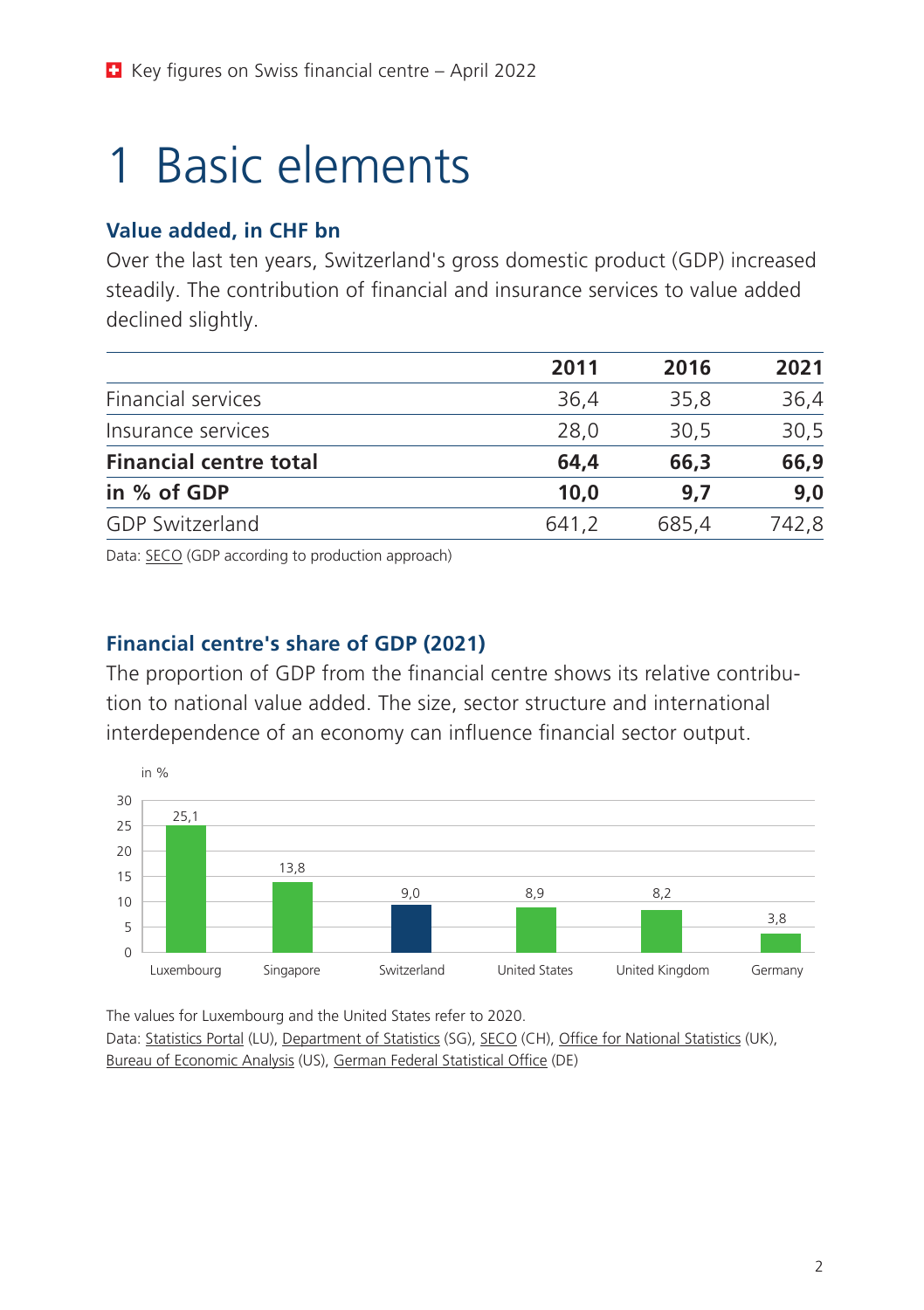#### **Employees, in full-time equivalents**

Over the last decade, employment grew only outside the core area of the financial centre. The decline in the financial services sector in the narrower sense is clearly visible.

|                                                                        | 2011    | 2016    | 2021     |
|------------------------------------------------------------------------|---------|---------|----------|
| Financial services                                                     | 124558  | 110684  | 105992   |
| Insurance services                                                     | 41945   | 42461   | 42 2 7 2 |
| Activities auxiliary to financial services<br>and insurance activities | 49887   | 55710   | 63341    |
| <b>Financial centre total</b>                                          | 216391  | 208856  | 211605   |
| in % of overall employment                                             | 5.9     | 5,4     | 5,2      |
| Overall employment                                                     | 3670738 | 3847619 | 4064800  |
|                                                                        |         |         |          |

Data: **[FSO](https://www.bfs.admin.ch/bfs/en/home/aktuell/neue-veroeffentlichungen.assetdetail.16044066.html)** (values for Q4)

#### **Estimated taxes, in CHF bn**

The financial centre makes a significant contribution to the receipts of the public sector. This results from both direct and indirect taxes.

|                                                                 | 2018  | 2019  | 2020  |
|-----------------------------------------------------------------|-------|-------|-------|
| Financial sector-related taxes (direct)                         | 9,3   | 10,1  | 9,7   |
| Banks                                                           | 6,0   | 6,2   | 6,7   |
| <i><u><b>Insurers</b></u></i>                                   | 3,4   | 3,9   | 2,9   |
| Financial market-related taxes (indirect)                       | 8,3   | 9,2   | 7,4   |
| Value added tax                                                 | 2,2   | 2,8   | 2,4   |
| Withholding tax                                                 | 4,2   | 4,6   | 2,9   |
| Stamp duty                                                      | 1,8   | 1,9   | 2,1   |
| <b>Financial centre total</b>                                   | 17,6  | 19,3  | 17,1  |
| in % overall tax revenue of<br>the public sector                | 12,0  | 12,7  | 11,7  |
| Total tax revenue of the Confederation,<br>cantons and communes | 146,9 | 151,2 | 146,1 |
| $\sim$ $\sim$ $\sim$ $\sim$                                     |       |       |       |

Data: [BAK](https://www.bak-economics.com/publikation/news/schweizer-finanzsektor-tragende-stuetze-der-wirtschaft)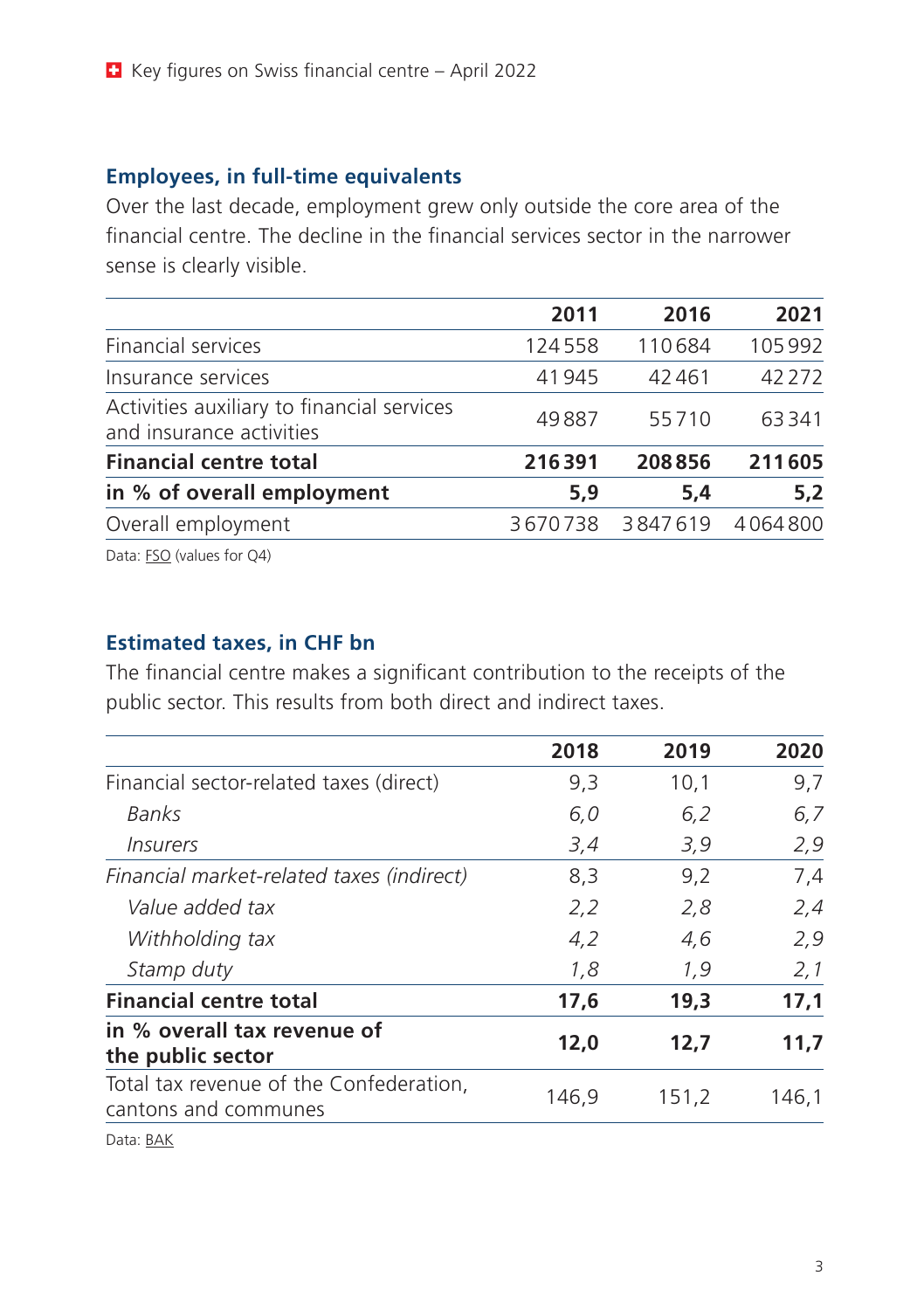## 2 Global integration

#### **Net exports, in CHF bn**

The financial centre contributes to Switzerland's current account surplus. A current account surplus can lead to an increase in net foreign assets if other influencing factors are excluded.

|                                                  | 2018 | 2019 | 2020  |
|--------------------------------------------------|------|------|-------|
| Financial services                               | 17,3 | 18,2 | 17,2  |
| Export receipts                                  | 21,1 | 21,5 | 20,6  |
| Import expenditure                               | 3,8  | 3,4  | 3,4   |
| Insurance services                               | 5,6  | 5,6  | 5,3   |
| Export receipts                                  | 7,3  | 7,6  | 7,3   |
| Import expenditure                               | 1,7  | 2,0  | 2,0   |
| <b>Financial centre total</b>                    | 22,8 | 23,8 | 22,5  |
| in % of Switzerland's current<br>account surplus | 52,5 | 60,2 | 113,0 |
| Current account surplus                          | 43,8 | 39,5 | 19,9  |
|                                                  |      |      |       |

Data: [SNB](https://data.snb.ch/en/topics/aube/cube/bopcurra?fromDate=2014&toDate=2020&dimSel=D0(L0,V1,F),D1(E,A,S))

#### **Direct investments abroad, in CHF bn**

Direct investments are an indicator of globalisation and represent a dynamic form of the international division of labour and the interconnectedness of economies.

| 2018   | 2019   | 2020   |
|--------|--------|--------|
| 79.1   | 84.2   | 81,2   |
| 102,9  | 102,8  | 103,7  |
| 182,0  | 187.0  | 184,9  |
| 12.3   | 12.7   | 12,7   |
| 1475,5 | 1477,1 | 1460,0 |
|        |        |        |

Data: [SNB](https://data.snb.ch/en/topics/aube/cube/fdiausbabsa?fromDate=2014&toDate=2020&dimSel=D0(D0_0,D0_1,D0_2),D1(B,V,D1_2))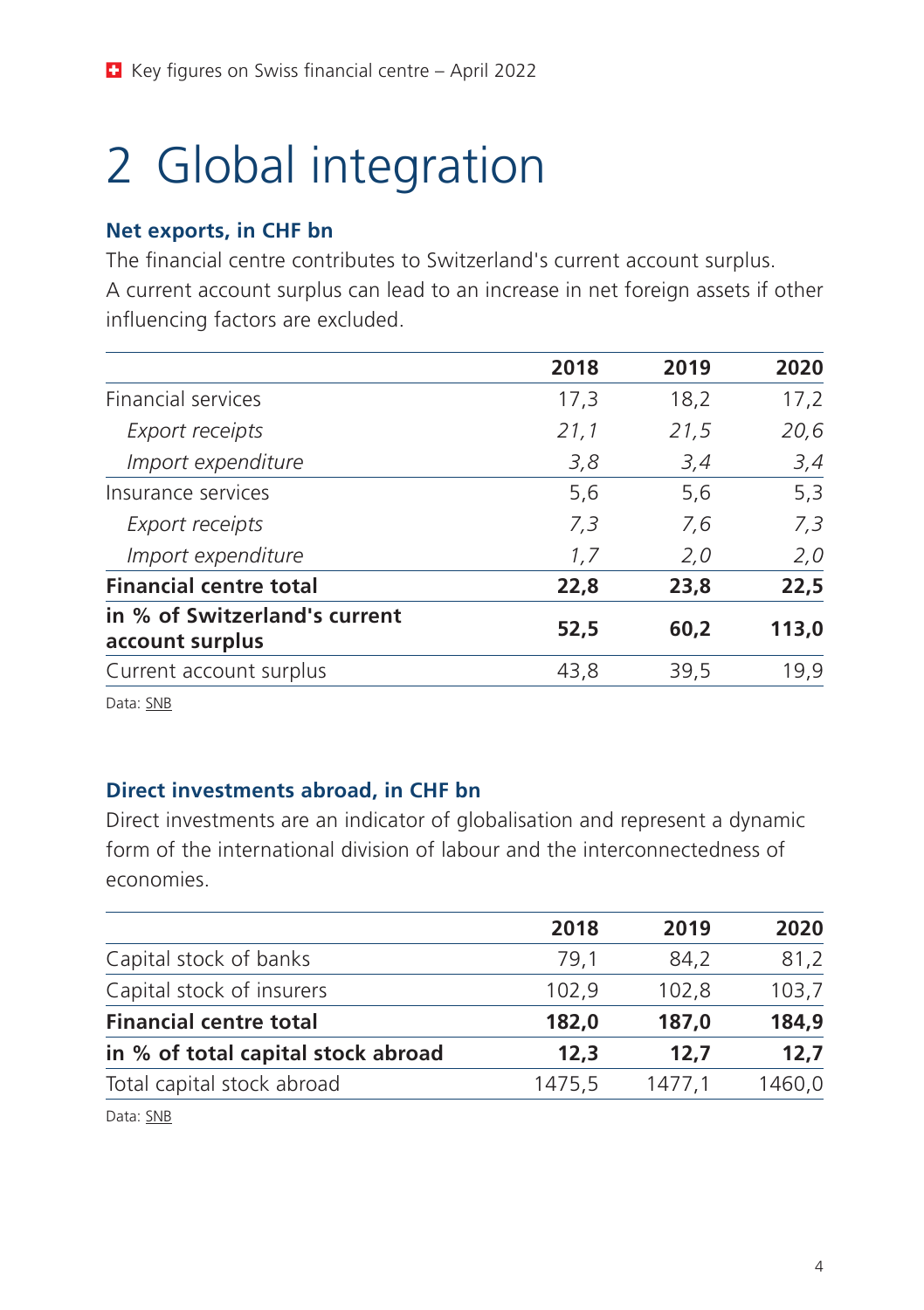## 3 Banks and credit market

#### **Number of banks**

Following the global financial crisis, the establishment of holding structures and Swiss subsidiaries caused the number of big banks to double. The continuing decline in the number of foreign-controlled banks reflects the consequences of the structural change in the area of wealth management for foreign assets.

|                                 | 2010 | 2015 | 2020 |
|---------------------------------|------|------|------|
| Cantonal banks                  | 24   | 24   | 24   |
| Big banks                       | 2    | 3    | $4*$ |
| Regional banks and saving banks | 69   | 62   | 59   |
| Raiffeisen banks                |      |      |      |
| Stock exchange banks            | 47   | 44   | 39   |
| Foreign-controlled banks        | 154  | 111  | 94   |
| Private bankers                 | 13   |      | 5    |
| Other banks                     | 10   | 14   | 17   |
| <b>Total</b>                    | 320  | 266  | 243  |
| Systemically important banks    |      | 5    | 5    |

Data: [SNB](https://data.snb.ch/en/topics/banken/chart/bastrazbach) \*Parent companies and Swiss subsidiaries of the two big bank groups

#### **Concentration in the banking system (2020)**

Although there are 243 banking institutions in Switzerland, the four big bank institutions account for almost half of the entire balance sheet total.

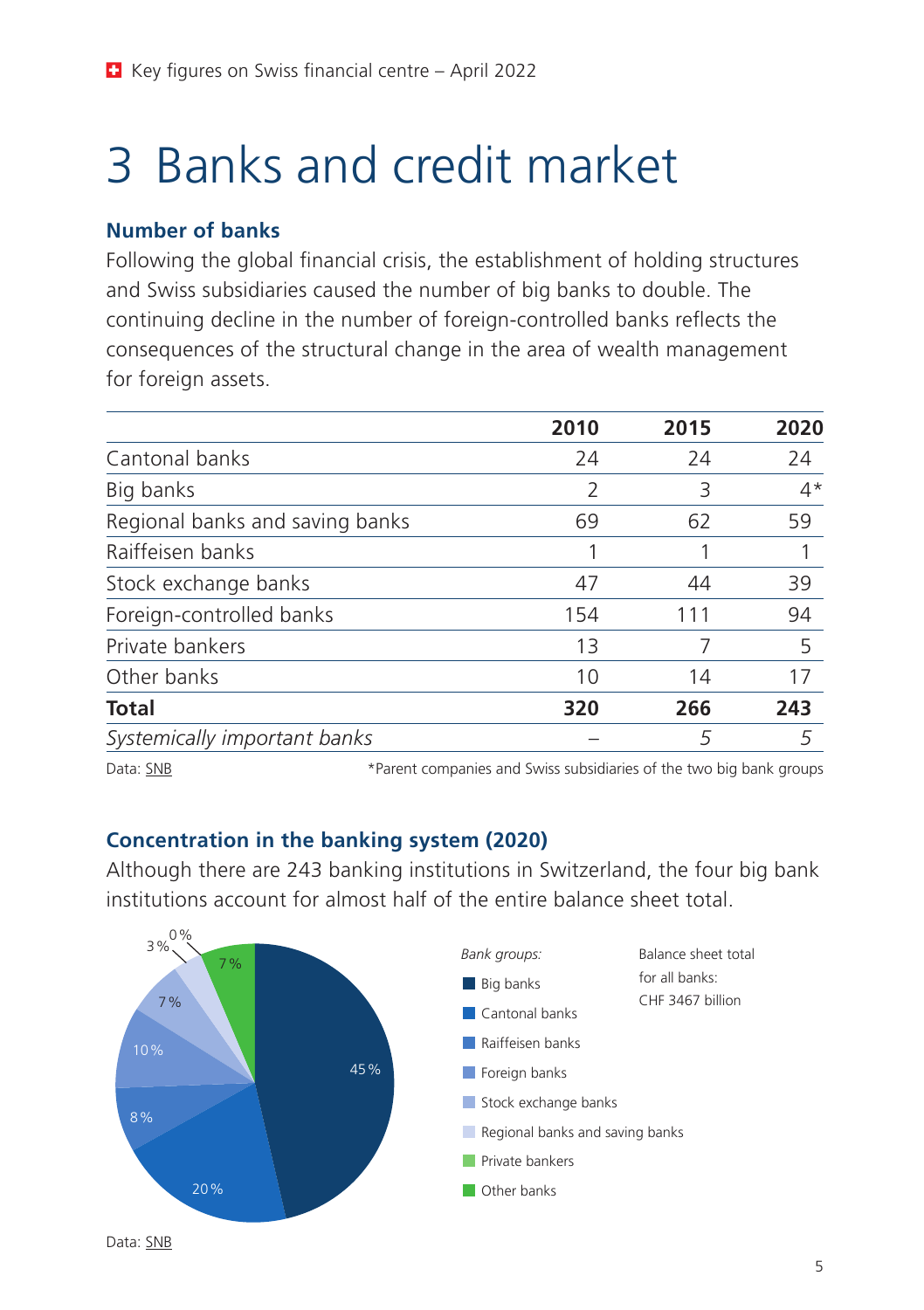#### **Credit volume, in CHF bn**

The financial sector and the real economy are interconnected through bank lending. In domestically focused banking business, mortgage credits are by far the most important form of credit investment; they tend to be the exception in foreign-facing business.

| 2019   | 2020   | 2021   |
|--------|--------|--------|
| 1211,5 | 1260,4 | 1301,4 |
| 1038,2 | 1071,5 | 1108,0 |
| 185,0  | 191.0  | 210,4  |
| 9.8    | 10.6   | 11,2   |
| 1396,6 | 1451,5 | 1511,8 |
|        |        |        |

Data: [SNB](https://data.snb.ch/en/topics/banken/cube/bakredinausbm?fromDate=2018-12&toDate=2020-12&dimSel=D0(AV1),D1(T0,I,A),D2(T1,H),D3(F,B))

#### **Securities holdings, in CHF bn**

Securities holdings in client bank accounts serve as an indicator of the assets managed in Switzerland's financial centre.

|                                 | 2019   | 2020   | 2021   |
|---------------------------------|--------|--------|--------|
| Swiss custody account holders   | 3398,2 | 3571,3 | 4031,0 |
| Private customers               | 662,9  | 704,4  | 852,4  |
| Commercial customers            | 244,9  | 248,3  | 290,8  |
| Institutional investors         | 2490,4 | 2618,7 | 2887,8 |
| Foreign custody account holders | 3323,1 | 3329,5 | 3873,2 |
| Private customers               | 542,5  | 558,7  | 643,4  |
| Commercial customers            | 84,3   | 86,6   | 100,7  |
| Institutional investors         | 2696,4 | 2684,1 | 3129,0 |
| Total                           | 6721.4 | 6900.8 | 7904.1 |

Data: [SNB](https://data.snb.ch/en/topics/banken/chart/bawebedosecmch)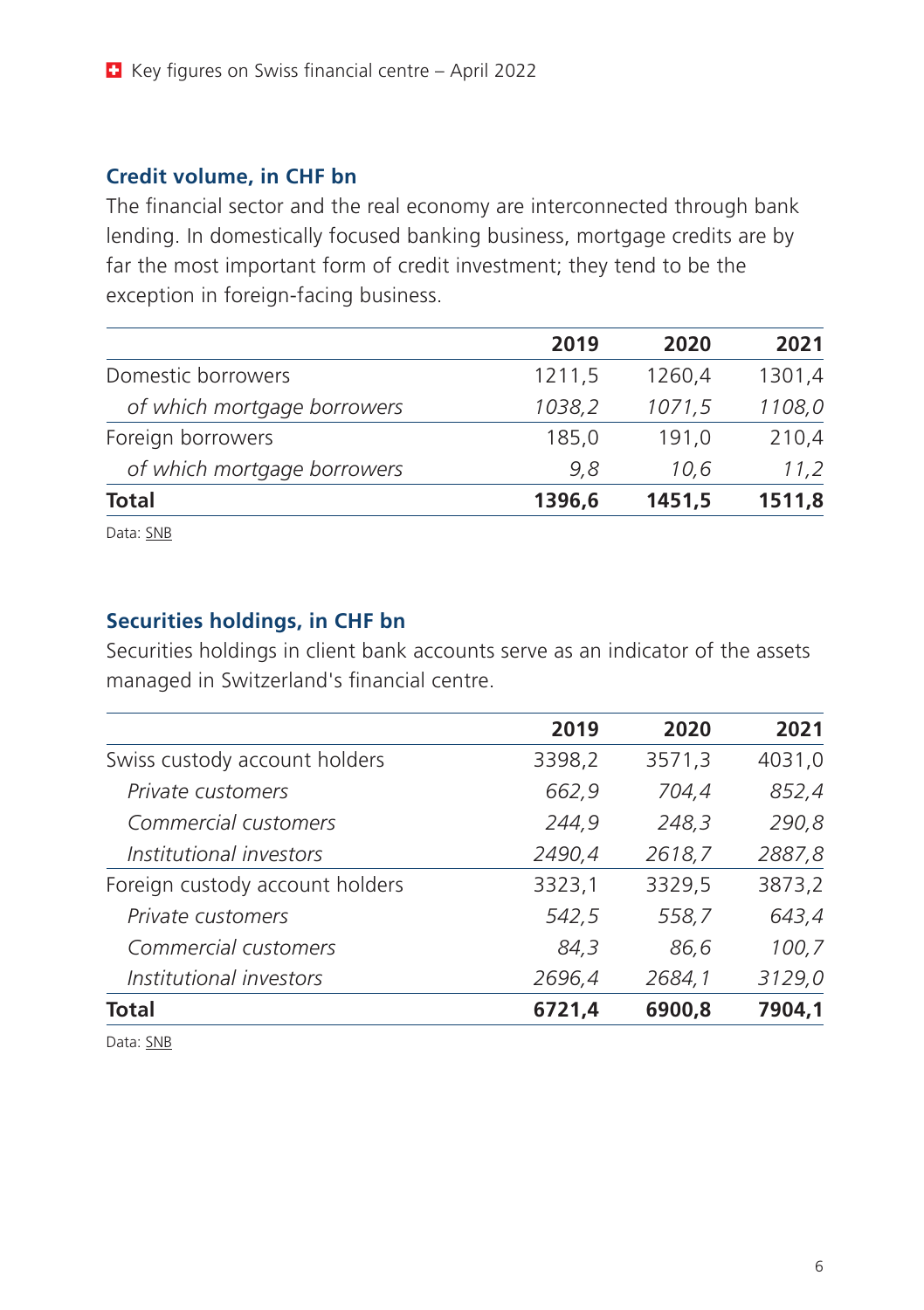### 4 Insurers and occupational benefits schemes

#### **Number of insurers**

Consolidation among insurers in the last decade is reflected in the form of a decline in all insurer types.

|                                                                        | 2010 | 2015 | 2020 |
|------------------------------------------------------------------------|------|------|------|
| Life insurers                                                          | 25   | 20   | 19   |
| Domiciled in Switzerland                                               | 21   | 17   | 16   |
| Branches of foreign insurers                                           | 4    | 3    | 3    |
| Non-life insurers                                                      | 126  | 122  | 116  |
| Domiciled in Switzerland                                               | 79   | 76   | 69   |
| Branches of foreign insurers                                           | 47   | 46   | 47   |
| Reinsurers                                                             | 62   | 59   | 50   |
| of which captives                                                      | 35   | 29   | 25   |
| Health insurance funds with supplementary<br>health insurance business | 35   | 13   | 10   |
| Total                                                                  | 248  | 214  | 195  |

Data: [FINMA](https://www.finma.ch/en/dokumentation/finma-publikationen/berichte/versicherungsbericht/)

### **Number of occupational benefits schemes, members and benefit claimants**

The trend towards collective foundations and community bodies is continuing, as reflected in a decline in pension funds. The number of pension claimants is growing more rapidly than the number of insured persons in active employment.

|                               | 2010 | 2015                    | 2020 |
|-------------------------------|------|-------------------------|------|
| Occupational benefits schemes | 2265 | 1782                    | 1434 |
| Members in active employment  |      | 3696045 4068196 4401466 |      |
| Current pension claimants     |      | 980163 1091803 1206497  |      |
| Data: FSO                     |      |                         |      |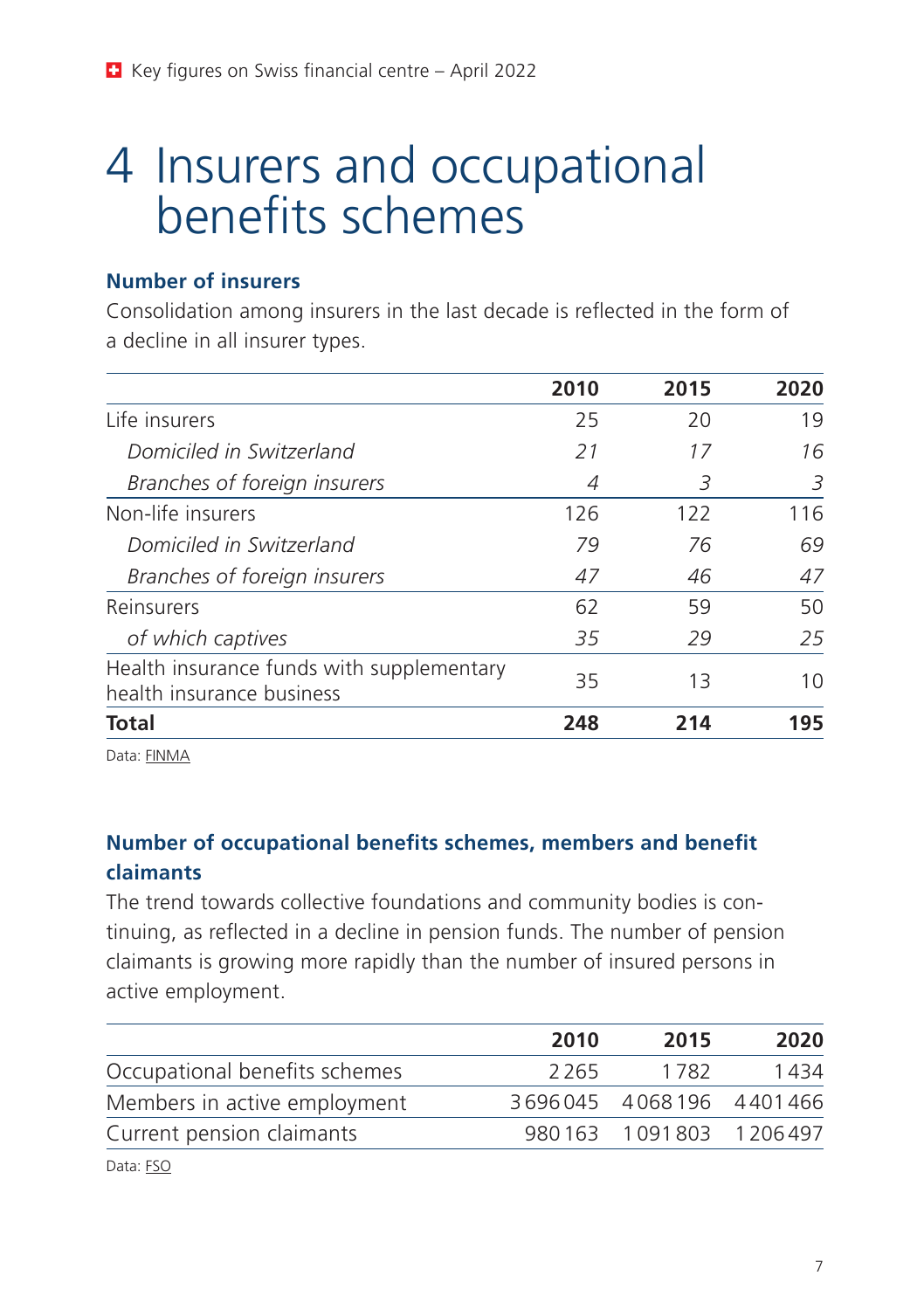#### **Assets of insurers, in CHF bn**

On the asset side of insurers' balance sheets, fixed-interest securities clearly remained the predominant asset class over the last decade despite low interest rates, although the other asset classes gained in importance.

|                                  | 2010  | 2015  | 2020  |
|----------------------------------|-------|-------|-------|
| Real estate                      | 36,4  | 43,2  | 48,2  |
| Mortgages                        | 28,9  | 34,7  | 39,3  |
| Financial interests              | 61,7  | 54,6  | 73,8  |
| Shares, investment funds         | 35,0  | 60,4  | 71,8  |
| Fixed-interest securities        | 233,5 | 273,4 | 238,6 |
| Loans, debt register claims      | 17,4  | 18,5  | 21,0  |
| Other investments                | 77,7  | 76,0  | 86,8  |
| <b>Total capital investments</b> | 490,6 | 560,8 | 579,5 |

Data: [FINMA](https://www.finma.ch/~/media/finma/dokumente/dokumentencenter/myfinma/finma-publikationen/versicherungsbericht/20210909-versicherungsmarktbericht-2020.pdf?sc_lang=en)

#### **Assets of occupational benefits schemes, in CHF bn**

Over the past ten years, collective assets have become more important in the capital allocation of pension funds. Occupational benefits schemes invest primarily in real estate, shares and bonds, but increasingly also in alternative investments.

|                                  | 2010  | 2015  | 2020   |
|----------------------------------|-------|-------|--------|
| Cash and cash equivalents        | 46,8  | 43,8  | 47,7   |
| Real estate                      | 102,4 | 143,9 | 216,4  |
| Mortgages                        | 15,6  | 13,7  | 23,7   |
| Shares                           | 169,1 | 232,4 | 327,9  |
| <b>Bonds</b>                     | 226,9 | 258,0 | 312,9  |
| Alternative investments          | 37,4  | 64,3  | 87,8   |
| Other investments                | 21,1  | 30,2  | 45,1   |
| <b>Total capital investments</b> | 619,4 | 786,3 | 1061,4 |
| of which collective assets       | 275,5 | 452,5 | 728,7  |
|                                  |       |       |        |

Data: [FSO](https://www.pxweb.bfs.admin.ch/pxweb/en/px-x-1303030000_121/-/px-x-1303030000_121.px)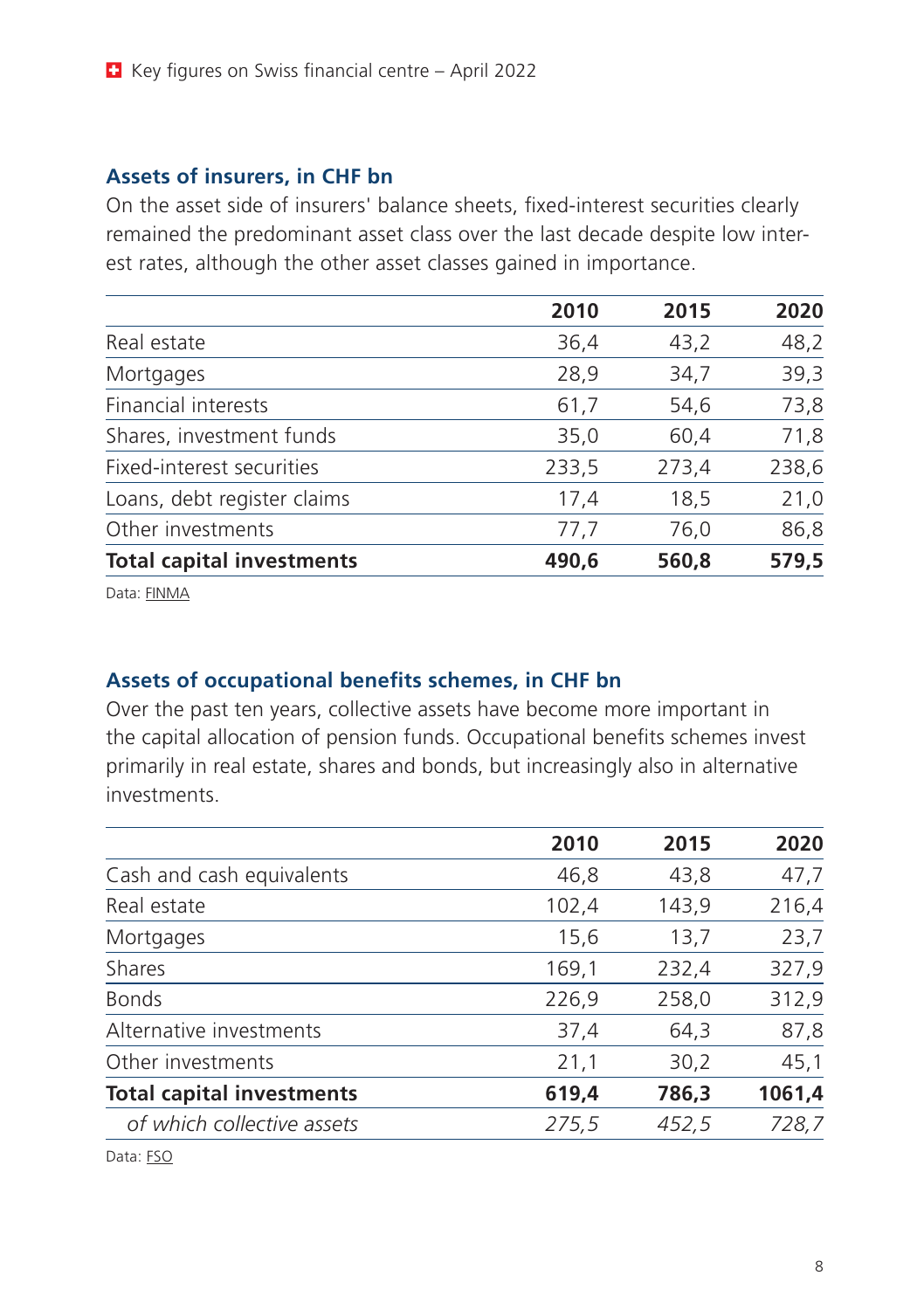### 5 Stock exchange and capital market

#### **Equity market (2011 – 2021)**

Persistently low interest rates since the global financial crisis have made equity investments more attractive for savers. Until the COVID-19 pandemic, the share prices of many sectors rose, while those of banks stagnated. Equity markets declined in the initial phase of the COVID-19 crisis, but had largely recovered by the beginning of 2021. Insurance shares were particularly hard hit by the plummeting prices at the beginning of the pandemic, but they have since recouped most of those losses.



Data: [SNB](https://data.snb.ch/en/topics/finma/cube/capchstocki?fromDate=2009-01-01&toDate=2020-02-29&dimSel=D0(GDR,B,V,NG,G)) (own indexing of month-end values). \* up to end of February 2022

#### **Securities turnover, in CHF bn**

Securities trading is dominated by domestic shares.

|                                        | 2019   | 2020   | 2021   |
|----------------------------------------|--------|--------|--------|
| Domestic securities                    | 1166,0 | 1507,5 | 1064,4 |
| <b>Shares</b>                          | 1088,0 | 1412,5 | 981,2  |
| <b>Bonds</b>                           | 77,9   | 95,0   | 83,2   |
| Foreign securities                     | 156,5  | 98,5   | 100,6  |
| <b>Shares</b>                          | 74,6   | 43,2   | 50,9   |
| Bonds                                  | 81,9   | 55,3   | 49,7   |
| Domestic and foreign investment funds, |        |        |        |
| options and structured products        | 154,7  | 147,4  | 117,5  |
| <b>Financial centre total</b>          | 1477,1 | 1753,4 | 1282,4 |
| Data: SNB                              |        |        | 9      |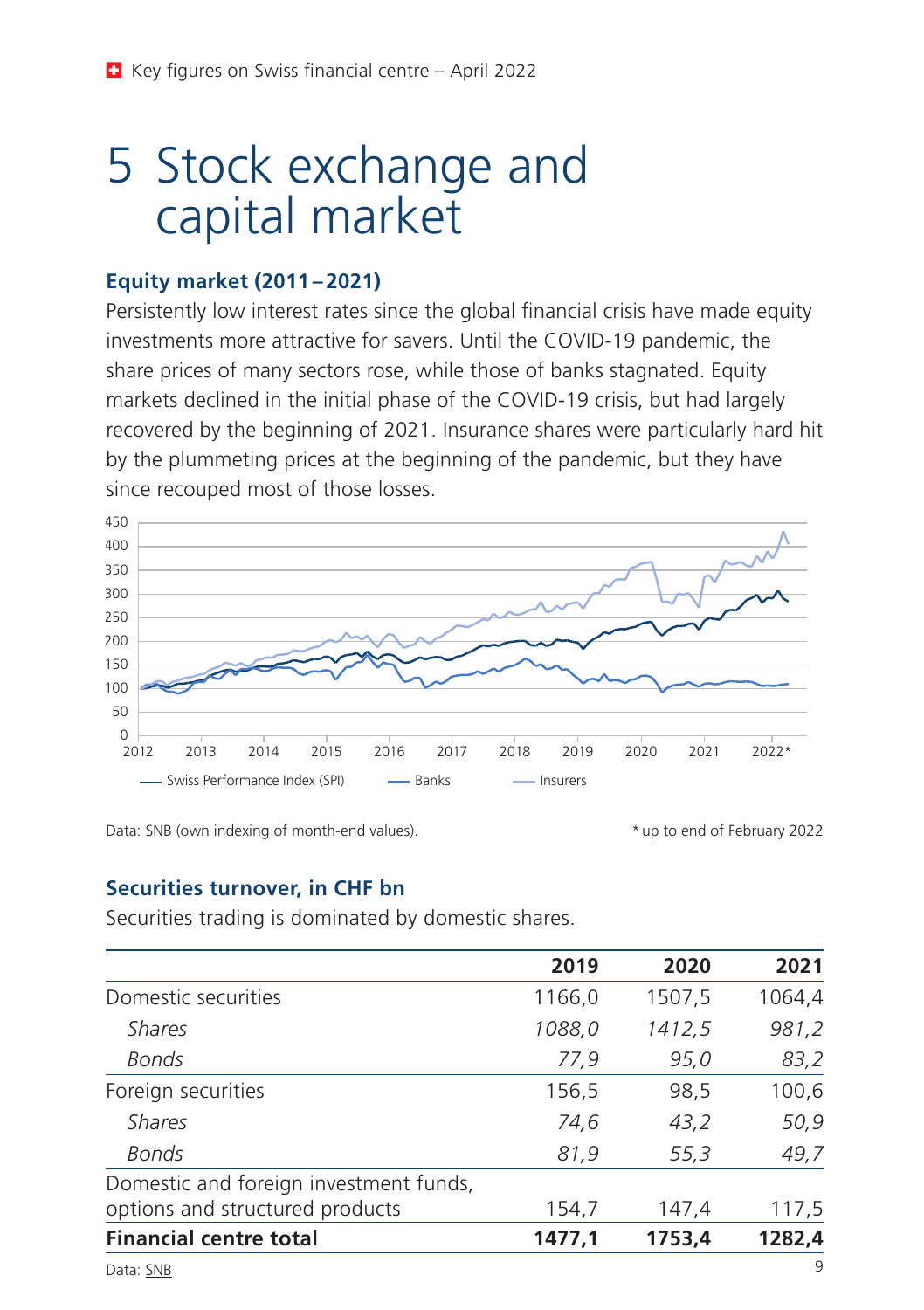#### **Collective capital investments (2021)**

The most widespread in Switzerland are collective capital investments domiciled in Luxembourg (market share of over 50%) and from Ireland and Switzerland (market share of around 20% each). Two thirds of Swiss collective capital investments are in shares and bonds (see below).



Data: [FINMA](https://www.finma.ch/en/bewilligung/asset-management/historie/) (year-end values). Data: [SNB](https://data.snb.ch/en/topics/finma/cube/capcollcat?fromDate=2018-Q3&toDate=2019-Q4&dimSel=D0(AK,NQ,M0,M1),D1(A0,O,GCHF,GF,A1,I,D,T)) (Q3 values).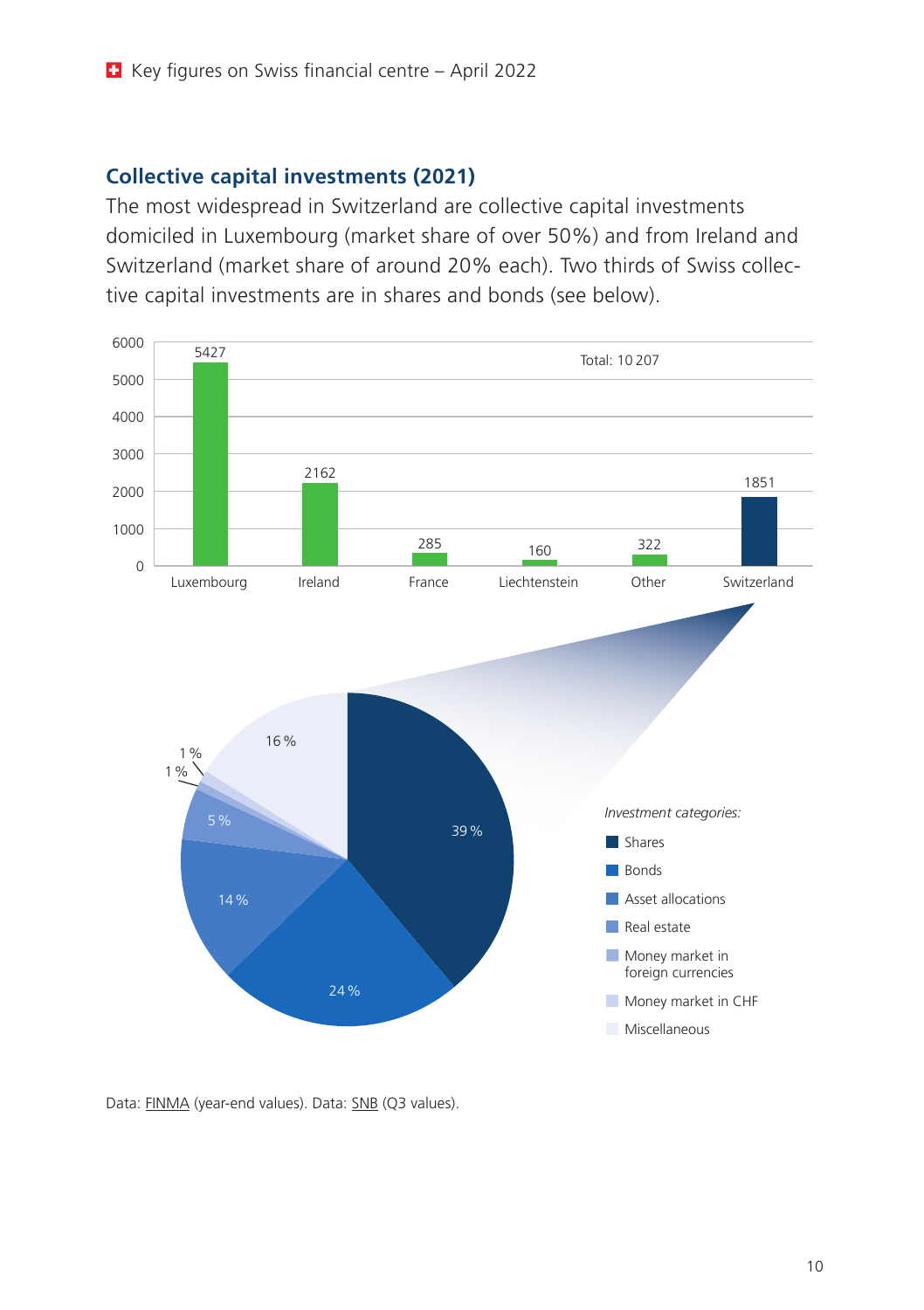### 6 Sustainability, blockchain, fintech

#### **Sustainable investments in Switzerland, in CHF bn**

According to the Swiss Sustainable Finance (SSF) market survey, which collects data on the funds and mandates reported by banks and asset managers, as well as on the internally managed assets of asset owners, the volume of sustainable investments grew by 31% to over CHF 1,500 in the space of a year.



Data: [Swiss Sustainable Investment Market Study 2021](https://www.sustainablefinance.ch/upload/cms/user/2021_06_07_SSF_Swiss_Sustainable_Investment_Market_Study_2021_E_final_Screen.pdf), Swiss Sustainable Finance, University of Zurich